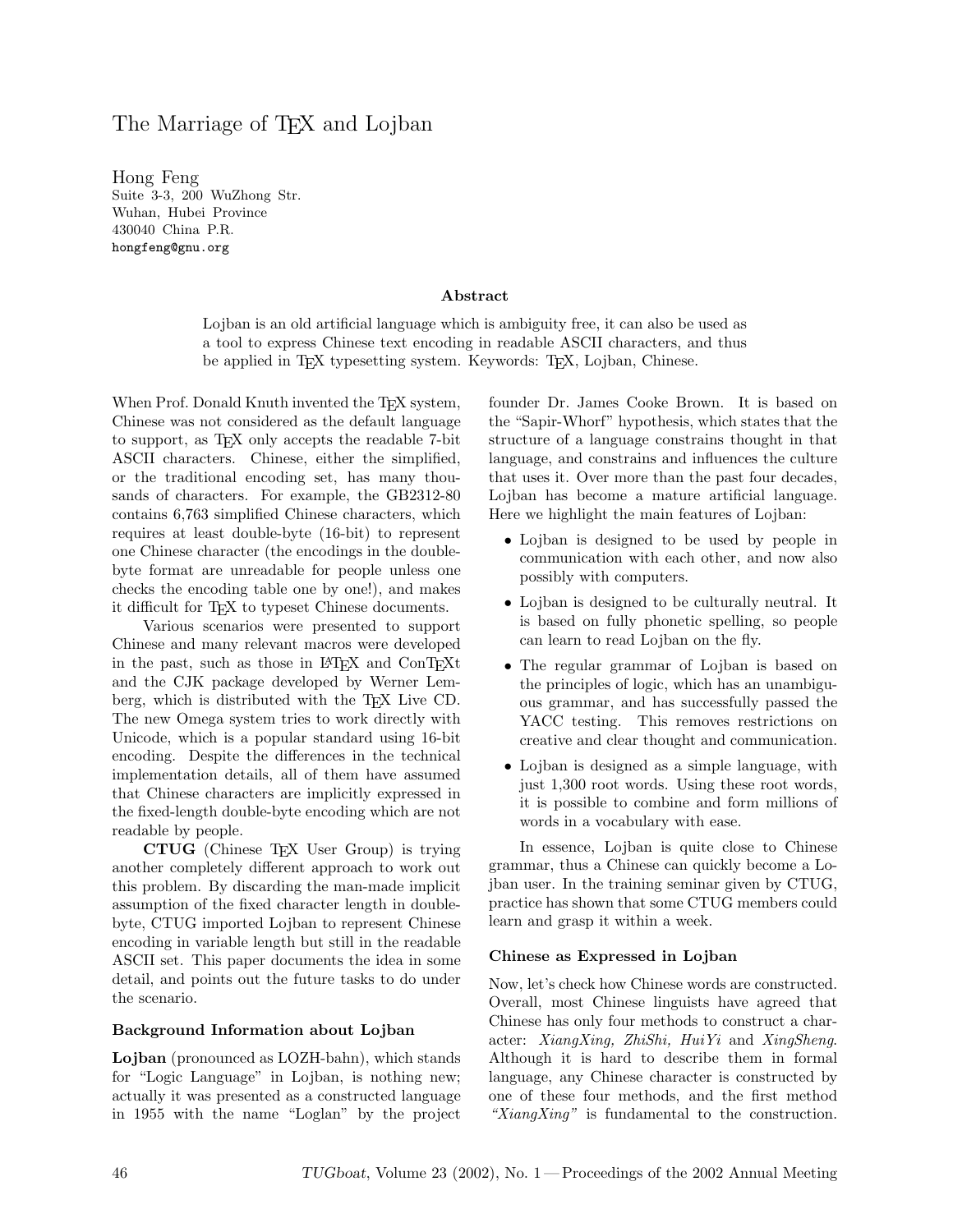$XiangXing$  means drawing a sign for a given meaning; thus Chinese is classified as an ideograph system in the language taxonomy.

According to researches into the signs recorded in ancient tortoise bones, the most original and frequently used signs are fewer than 500. Tortoise bones are the back shell of tortoises. Chinese people recorded the oracle on them. The signs of the oracle are the oldest Chinese characters we have discovered so far, and they are the origin of modern Chinese characters. And statistically, Chinese characters constructed by XingSheng (mostly based on XiangXing ideographs) occupy more than  $90\%$ of the modern Chinese character repertoire.

A character of XingSheng consists of two parts: one part indicates the pronouncation of the character, and the other part indicates the meaning of the character.

For example, my name in Chinese, Hong Feng, is expressed in two characters; each of them is constructed as a XingSheng character. Hong has two parts: the three points at the left side is the Xing part, and indicates the character is related to water; the right part is the *Sheng* part, pronounced as "gong", meaning the character has "ong" in the pronounciation. The character means large-scale, macro, magnificent, giant.

Feng has two parts too. The left part is also the  $Xing$  part, a  $XiangXing$  ideograph for mountains, and the right part specifies the pronouncation to be "feng". The character means the top of the mountain.

Thanks to the more than five thousand years of the simplification movement in the history, the grammar rules of the language are truly simple today. Chinese texts are very similar to an assembly line which we have seen in an automobile production workshop — Chinese characters are placed one by one without stop (i.e. without blank space left between them), quite like the TEX places characters in a box one after another to form a word, and words are placed one after another to form a sentence or a line, and lines are placed one after another to form a paragraph, and paragraphs are placed to be a page to the end.

In the T<sub>EX</sub> system, if you have a new sign which is not defined yet, then you could design the glyph of the new sign in METAFONT (or in the PostScript language) in a box, and give the box a name (as a new control sequence) to the METAFONT (or to the PostScript) program; after doing that, you could use the new sign with TEX, as if it were one of the built-in readable ASCII characters.

Such cases have happened many times in T<sub>E</sub>X history. For example, the Euro currency was put into use on January 01, 2002, but the currency symbol was made available much earlier for TFX by two NTG members, who designed the symbol in METAFONT (see MAPS Number 27), so now you could express the Euro in a TEX document directly by \symbol[euro].

Likewise, Chinese characters can be handled in the same way, and once we give each sign in a box a name in Lojban (which also means we discarded the fixed double-byte Chinese encoding, instead, we use variable length of the readable ASCII characters to represent the Chinese, then T<sub>EX</sub> can be regarded as a native formatter for Chinese immediately!

If we design carefully, we can build a one-toone mapping table between the existing Chinese encoding set (GB, Big5, Unicode or whatever) and Lojban the expression set, which makes the conversion easy to handle by scripts in Perl or whatever. As Lojban expressions are in readable ASCII, they can be edited using any editor (such as GNU Emacs) even on a simple text-only terminal.

#### Marriage of TEX and Lojban

As we have seen above, it is possible to encode Chinese by using Lojban as the meta-language. This is the key step to get marriage of TEX and Lojban to happen.

It is necessary to review how TFX defines a control sequence. In TEX,  $\pi$  is defined as  $\pi$ , likewise, supposing we defined the glyphs of Chinese figures (from zero up to nine) in control sequences in Lojban respectively like this:

| Chinese | Lojban    |
|---------|-----------|
|         |           |
| zero    | \no       |
| one     | \pa       |
| t.wo    | \re       |
| three   | \ci       |
| four    | \vo       |
| five    | \mu       |
| six     | \xa       |
| seven   | \ze       |
| eight   | \bi       |
| nine    | <b>SO</b> |

Now, we can typeset the Chinese number "two zero zero two" this way in T<sub>E</sub>X:  $\re\no\re; the$ backslash characters won't add too much burden for